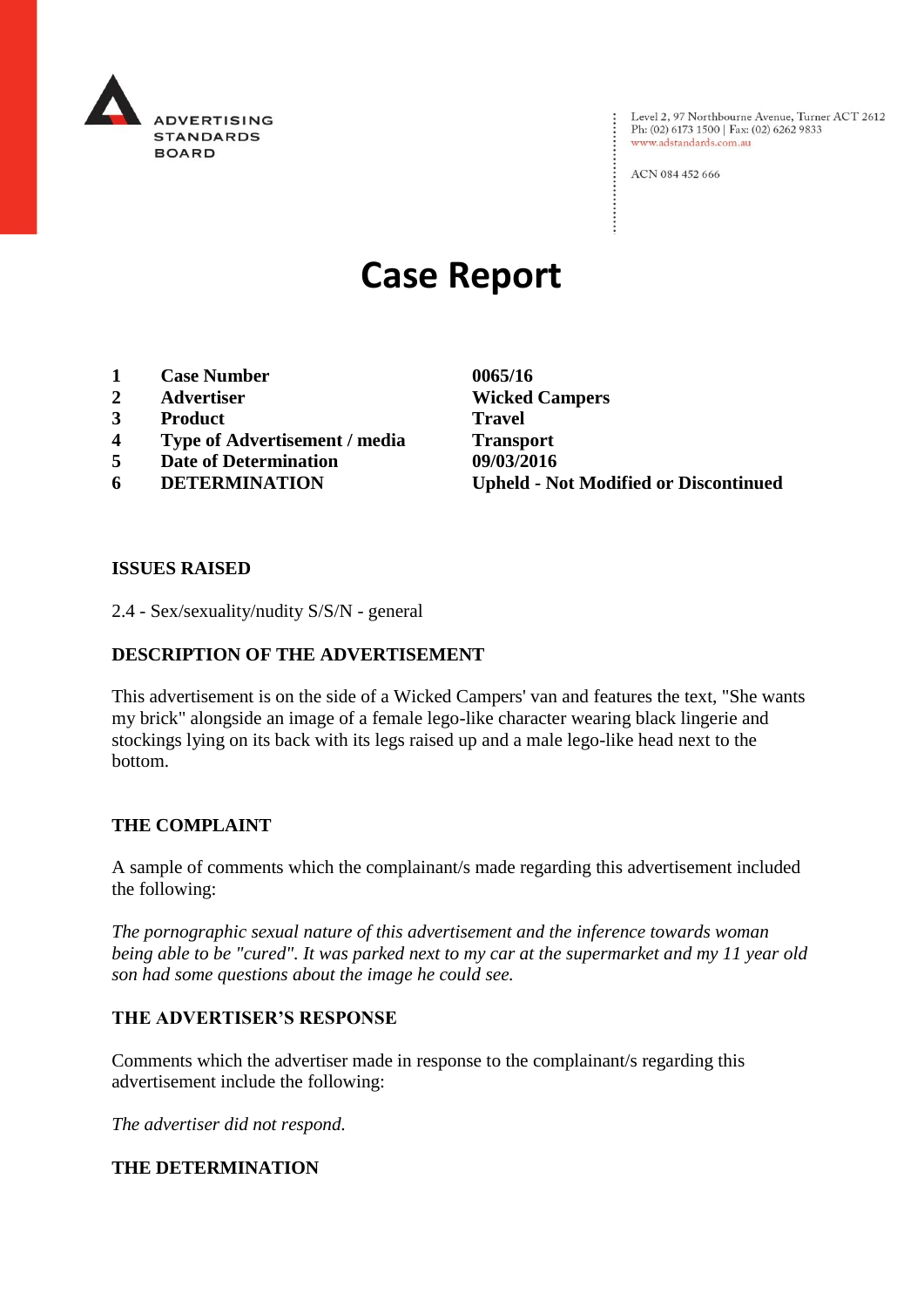The Advertising Standards Board ("Board") considered whether this advertisement breaches Section 2 of the Advertiser Code of Ethics (the "Code").

The Board noted the complainant's concerns that the advertisement features imagery and text of a pornographic nature and is not appropriate for display on a vehicle where children can view it.

The Board viewed the advertisement and noted the advertiser had not provided a response.

The Board then considered whether the advertisement was in breach of Section 2.4 of the Code. Section 2.4 of the Code states: "Advertising or Marketing Communications shall treat sex, sexuality and nudity with sensitivity to the relevant audience".

The Board noted that this transport advertisement features an image of a female Lego character wearing black lingerie and stockings lying on its back with legs in the air and a male Lego character with its head near her bottom, and the text, "she wants my brick".

The Board noted it had previously upheld complaints about the image and text on the other side of the same vehicle, and of the slogan on the rear of the vehicle, in case 0003/15 where:

"The Board noted that a copy of the advertisement had been provided by a complainant and that the advertisement contains the slogan, "Virginity is curable!" on the rear of a vehicle and an image of two Lego characters on top of one another with the word, "Legover" written next to them…

… The Board noted the image of two Lego characters lying on top of one another. A minority of the Board noted that the Lego characters do not have genitals and considered that the suggestion of sexual activity is only implied in the image. Following considerable discussion however the majority of the Board considered that the accompanying text, "Legover" places the image in a sexualized context. The Board noted that Lego is of appeal to children and considered that overall the use of the term, "Legover" and the phrase, "Virginity is curable!" alongside the image of the Lego characters amounts to an overall suggestion of sexual activity which is inappropriate for a broad audience which would include children."

The Board noted that in the previous case, 0003/15, the complainant had not provided a copy of the side of the vehicle currently under consideration.

The Board noted that in the current advertisement the female Lego character is wearing lingerie and make-up. The Board noted that Lego is a product of appeal to children and considered that Lego characters are not sold wearing lingerie and make-up. The Board noted the proximity of the male Lego character's head to the bottom of the female Lego character and considered that this pose and the female character's black lingerie amount to an overall image which is sexualised.

The Board noted the text, "She wants my brick" and considered that whilst the reference to 'brick' is relevant in the context of Lego, which consists of bricks and other shapes, in the Board's view the accompanying sexualised image lends a different interpretation to the word 'brick'. The Board acknowledged that children would be unlikely to understand the double entendre of 'brick' but considered that adults would understand this message and would be